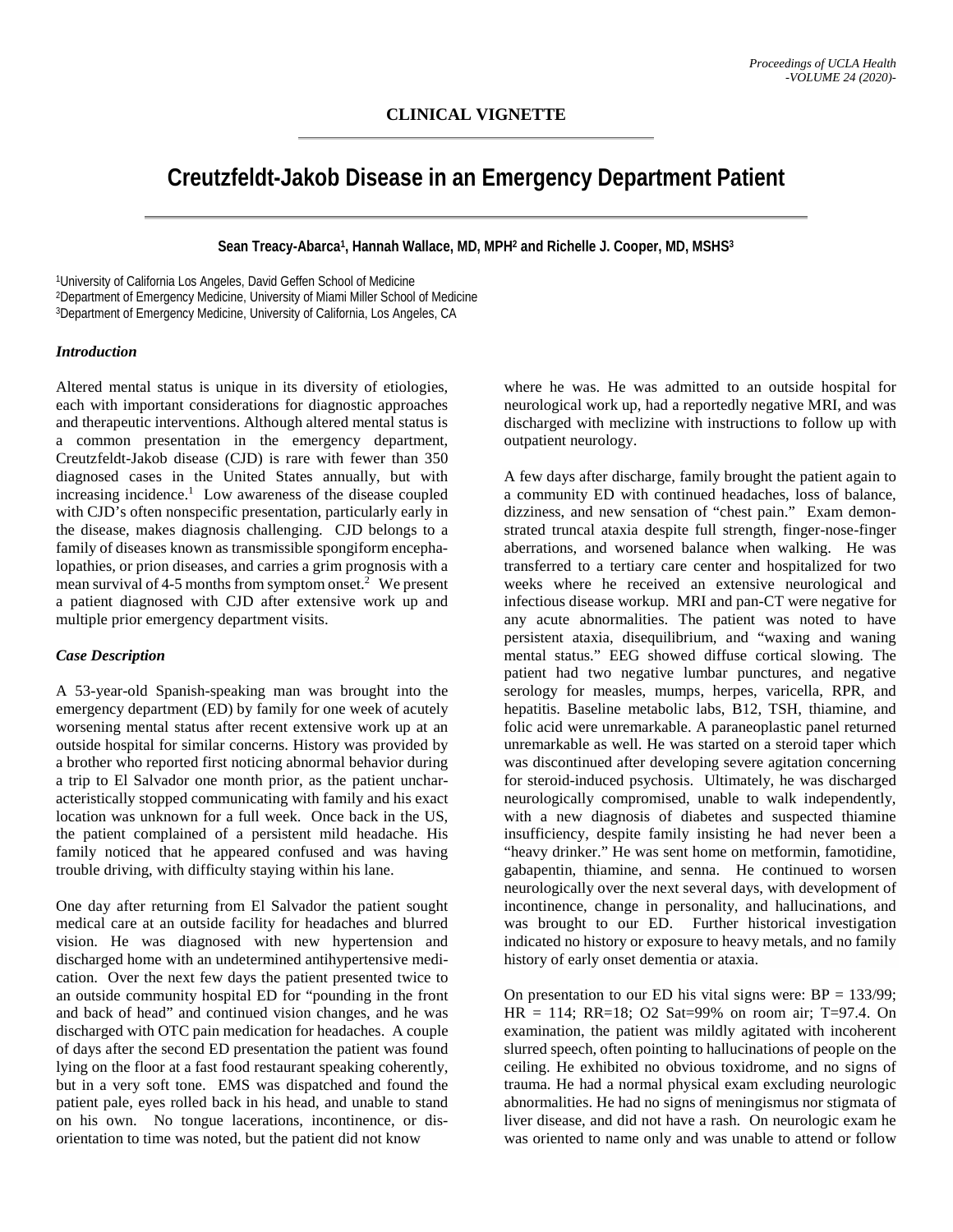commands, but did spontaneously move all four limbs. His reflexes were brisk with myoclonus bilaterally in the upper and lower extremities. A notable resting tremor was present with a kinetic component. He had severe ataxia on gait assessment, exhibiting lack of balance, irregular jerky movements, and staggering. Strength appeared 5/5 in both upper and lower extremities, and there were no overt sensory deficits.

Labs initially included: Point-of-care glucose, CBC, chemistry panel, LFTs, UA, CXR, urine toxicology, ammonia level, acetaminophen levels, as well as blood and urine cultures. All returned normal with only a slight elevation of white blood cell count to 13.4K. Additional pertinent labs that returned after admission were negative RPR, HIV, and normal TSH and B12. MRI brain demonstrated mild cortical hyperintensity in the frontal and parietal lobes consistent with nonspecific encephalitis, toxic/metabolic encephalopathy, or prion disease. EEG was notable for generalized slowing and characteristic sharp 1Hz sharp wave complexes consistent with diffuse cerebral dysfunction and prion disease respectively. Admission to the neurology service and further testing confirmed probable sporadic Creutzfeldt-Jakob disease (CJD) given: rapidly progressive dementia; and at least two clinical features including: myoclonus, visual or cerebellar signs, pyramidal/ extrapyramidal signs as well as exhibited akinetic mutism. Diagnosis was further supported with MRI notable for signal irregularities. Repeated lumbar puncture was negative for 14-3- 3 CSF assays.

## *Discussion*

We describe a challenging case of CJD in a Spanish speaking male presenting with rapidly progressive decline in cognitive and motor function. The approach to altered mental status in the ED must initially consider immediate life threats and reversible etiologies, and once initial stabilization of the patient has been attained a more thorough investigation is warranted. It is often worthwhile to build our differential based on a systems approach and the information gathered from history and physical exam. A useful mnemonic for a more systematic approach is AEIOU-TIPS.<sup>3</sup>

Initial approach for these patients should include a primary survey and consider common etiologies including but not limited to: assessment of the ABC's, cardiac monitoring and pulse oximetry, point-of-care glucose testing, intravenous access, evaluation for signs of trauma (consider c-spine stabilization), and consider naloxone administration if narcotic overdose is suspected. Once the patient is stable, we consider and address other potentially reversible causes of altered mental status. Using the AEIOU-TIPS framework here we considered the following: (A)Alcohol toxicity/withdrawal, (E) Epilepsy, Electrolytes, and Encephalopathy, (I) Insulin, (O) Opiates and Oxygen, (U) Uremia, (T) Trauma and Temperature, (I) Infection, (P) Poisons and Psychogenic, (S) Shock, Stroke, Subarachnoid Hemorrhage, and Space-Occupying Lesions.<sup>3</sup> Based on this framework some of the etiologies we considered in the context of the patient's PMH as well as recent evaluations

were encephalopathy due to his recent hypertension diagnosis or infectious or autoimmune etiology (eg NMDA receptor encephalitis), electrolyte and metabolic sources, medication reaction or other poisoning (eg heavy metal), and endocrine disorders. <sup>4</sup> Primary central nervous system abnormalities such as subclinical status epilepticus or recurrent seizures are important to consider. The majority of patients with significant altered mental status will ultimately require admission unless a reversible cause is identified and able to be corrected in the ED. The hallmark of our patient's presentation, which made us suspect CJD in the ED, was the rapidly progressive dementia, especially in conjunction with ataxia and myoclonus, and his otherwise negative work up. <sup>5</sup> Patients such as the one described here presenting with rapidly progressive dementia warrant extended diagnostic workup besides standard methods and should include search for neoplasia as well as atypical encephalitis.<sup>6</sup>

We identified an important issue in our case. The family reported that in prior ED visits and medical evaluations appropriate translation services were not provided. Thus, the clinicians may not have obtained a complete or accurate history, and the family's understanding of the patient's condition was compromised. Language justice is an important social issue; failure to communicate with patients leads to inappropriate and incomplete work up, more revisits, and violates their civil rights. 7-9

Initial presentation of sporadic CJD frequently occurs in the fifth decade of life with patients exhibiting an array of symptoms including rapidly progressing dementia, ataxia, and myoclonus. Confirmation of sporadic CJD diagnosis relies on updated 2018 CDC guidelines that stratifies patients into three categories, "definite," "probable," or "possible".<sup>10,11</sup> Positive immunohistochemistry defines "definite" and includes, post mortem pathology or western blot CSF analysis for hallmark protease resistant PrP, which was negative in our patient.<sup>12</sup> "Probable" is defined as presence of neuropsychiatric disorder plus positive RT-QuIC in cerebrospinal fluid or rapidly progressing dementia with at least 2/4 of the following cardinal features: myoclonus, visual or cerebellar signs, pyramidal/ extrapyramidal signs, akinetic mutism. This must be coupled with at least one positive result on EEG, 14-3-3 protein on CSF assay, or high signal in caudate/putamen on MRI. "Possible" CJD is defined as progressive dementia with 2/4 of the above cardinal features and negative for other routine investigations indicating an alternate diagnosis. At time of admission from the ED, our patient qualified as "probable" given his rapidly progressive dementia with the presence of at least 2/4 cardinal symptoms, and MRI results suggestive of the disease, and with an initially negative work up for other more common reversible etiologies.

## **REFERENCES**

1. **Uttley L, Carroll C, Wong R, Hilton DA, Stevenson M**. Creutzfeldt-Jakob disease: a systematic review of global incidence, prevalence, infectivity, and incubation. *Lancet*